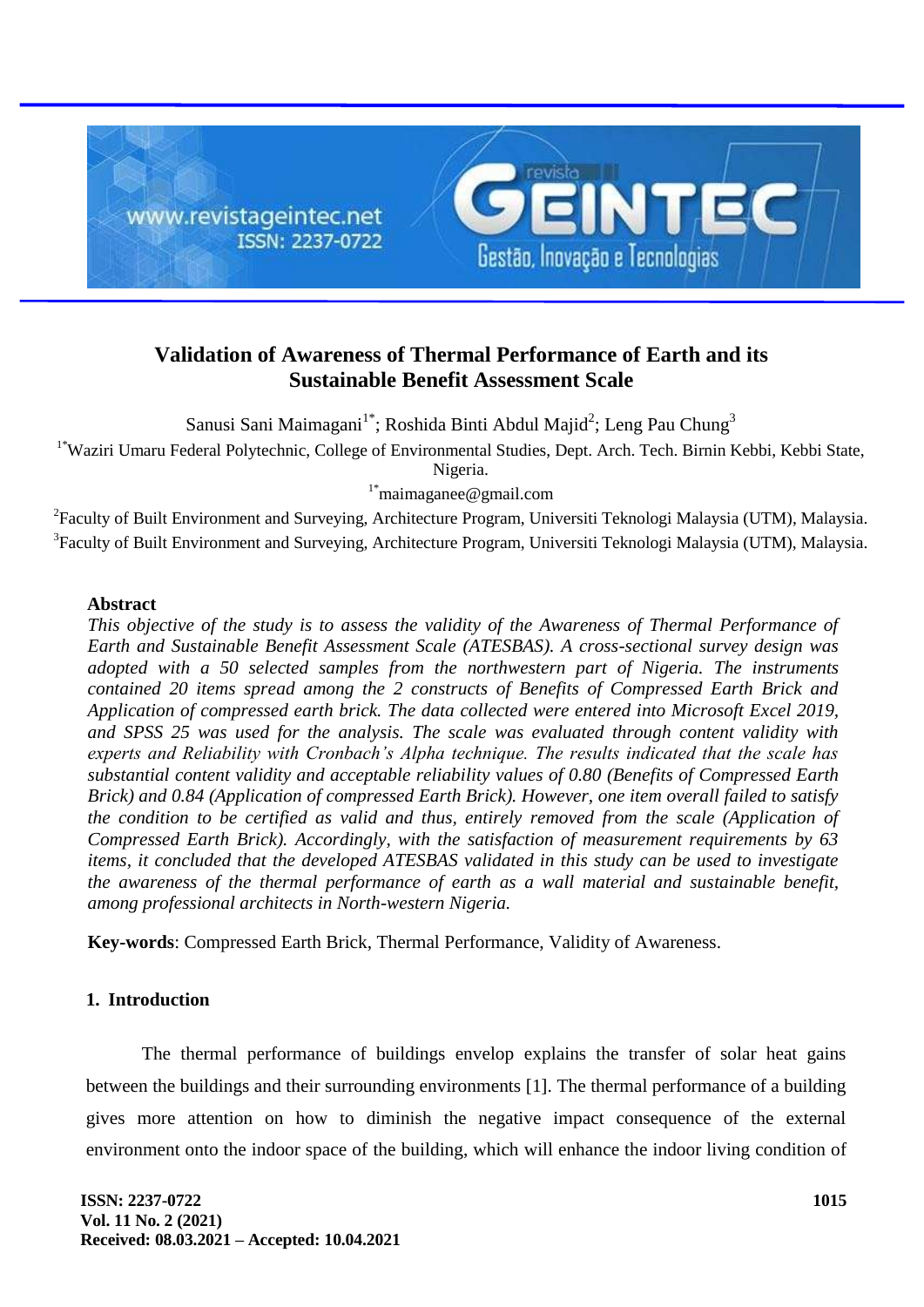the building occupant, especially in tropical regions, all the measures to be considered to avert solar heat permeation into the building enclosed spaces such as proper configuration indoor spaces, construction techniques, and suitable building materials selection [2, 3, 4].

Countries situated within the tropical regions their weather conditions are characterized with extremely high temperature, which led their building enclosures became exposed to solar heat gain due to that factors, the building occupant is faced with uncomfortable thermal indoor spaces which have an unfavorable health consequence such as insomnia, fatigue, boredom, headache and asthma [5, 6, 7]. Geographical regions where high-temperature extremes, less humidity, and rainfall are experienced, such areas are characterized as hot-dry climate regions [8].

However, School buildings in those areas, need proper consideration through the appropriate selection of sustainable building materials with excellent thermal resistance, which aids in deterring the solar heat transfer into the building interiors. In other building typology, the materials should also be economically affordable and environmentally friendly to ensure optimum indoor thermal comfort and well-being of the building user.

Whenever there is a difference in temperature in two spaces between indoor and outdoor spaces, where the temperature is higher, it always tends to flow to where the temperature is lower as nature continues to hate the imbalance since it occurs naturally daily, sunrises and air temperatures increase, and heat is transferred directly or indirectly through the components building [9]. Building thermal performance and indoor thermal comfort rely on the utilization of the energy-efficient building materials. With the effective use of abundant natural resources as a building material, some of these materials are inexhaustible, such as soil, rock, timber, etc. These products are also reusable, recyclable, ready to use, and Affordable, but are not [5] Thermal performance in building envelopes incorporates energy optimization through the proper selection of energy-efficient building materials that cut down the building's lifecycle costs and, in turn, increases the energy savings. Moreover, other design measures improved the building's energy-efficient including; window glazing thickness types, wall sizes, and other building components [10, 11]

Utilizing sustainable building materials has a manifold advantage it is energy-efficient building materials due to its better thermophysical properties it's cut down the cost of utility bills, it is cost-effective, require less maintenance, inexpensive, locally sourced inexhaustible materials which generate income and employment to the locals, the material does not emit any harmful toxic to the environment, during its extraction, production and its assembly, and the also has other advantages of been reusable, recyclable.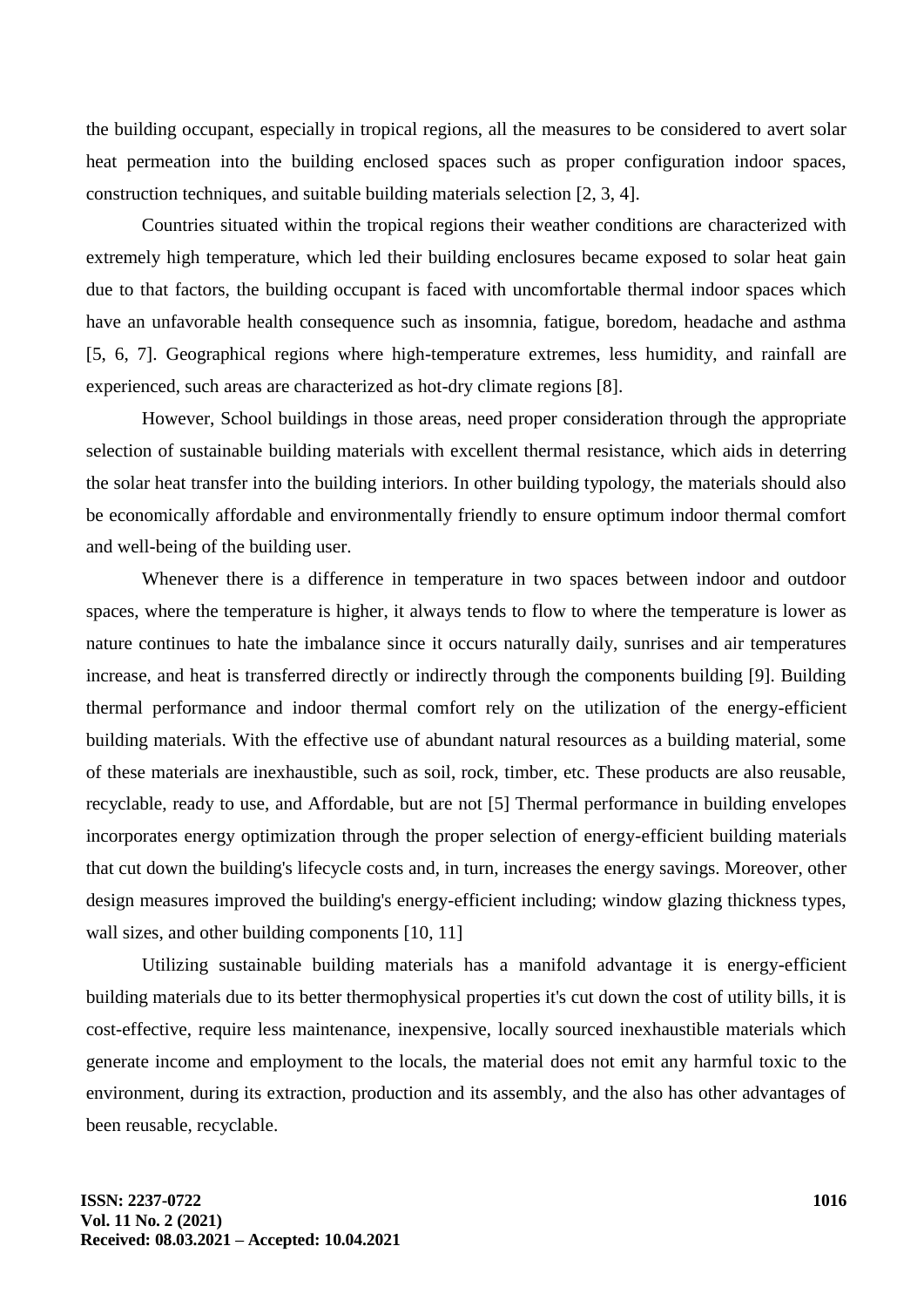#### **2. Objective**

This study aims at evaluating the quality of validation of Awareness of Thermal Performance of Earth and Sustainable Benefit Assessment Scale.

### **3. Methodology**

### **3.1. The Research Instrument/Scale**

The instrument for this study is a constructed and validated questionnaire. The instruments titled 'Awareness of Thermal Performance of Earth and Sustainable Benefit Assessment Scale (ATESBAS)' were divided into four (3) sections; A-C. Section A contains items to assess respondents' demographic information, including gender, years of experience, and educational Qualifications, e.tc. Section B. contained items to measure: Benefits of Compressed Earth Brick; section C have items to measure the Application of compressed earth brick. All the items generated were developed using established procedures in the literature and the stakeholders' perspectives, who are specialists in this study.

#### **3.2. Measure of Benefits of Compressed Earth Brick**

This section of the instruments contains items to measure respondent awareness of the Benefits of Compressed Earth Brick. The developed instrument was structured to suit the current research on closed-ended responses with a Likert-Type scale in different categories. The section contained eight (8) items carefully selected items rated on a 5-point Likert scale (Strongly Agree (SA), Agree (A), Disagree (D), and Strongly Disagree (SD). With a few modifications, the instrument was subjected to content validity, construct validity, and reliability. The report of reliability is presented in this report.

#### **3.3. Measure of Application of Compressed Earth Brick**

This section of the instruments contains items to measure the respondents' awareness of the Application of compressed earth brick. The developed instrument was structured to suit the current research on a closed-ended and Likert-Type scale. This section consists of 12 carefully selected items rated on a 5-point Likert scale (Strongly Agree (SA), Agree (A), Disagree (D), and Strongly Disagree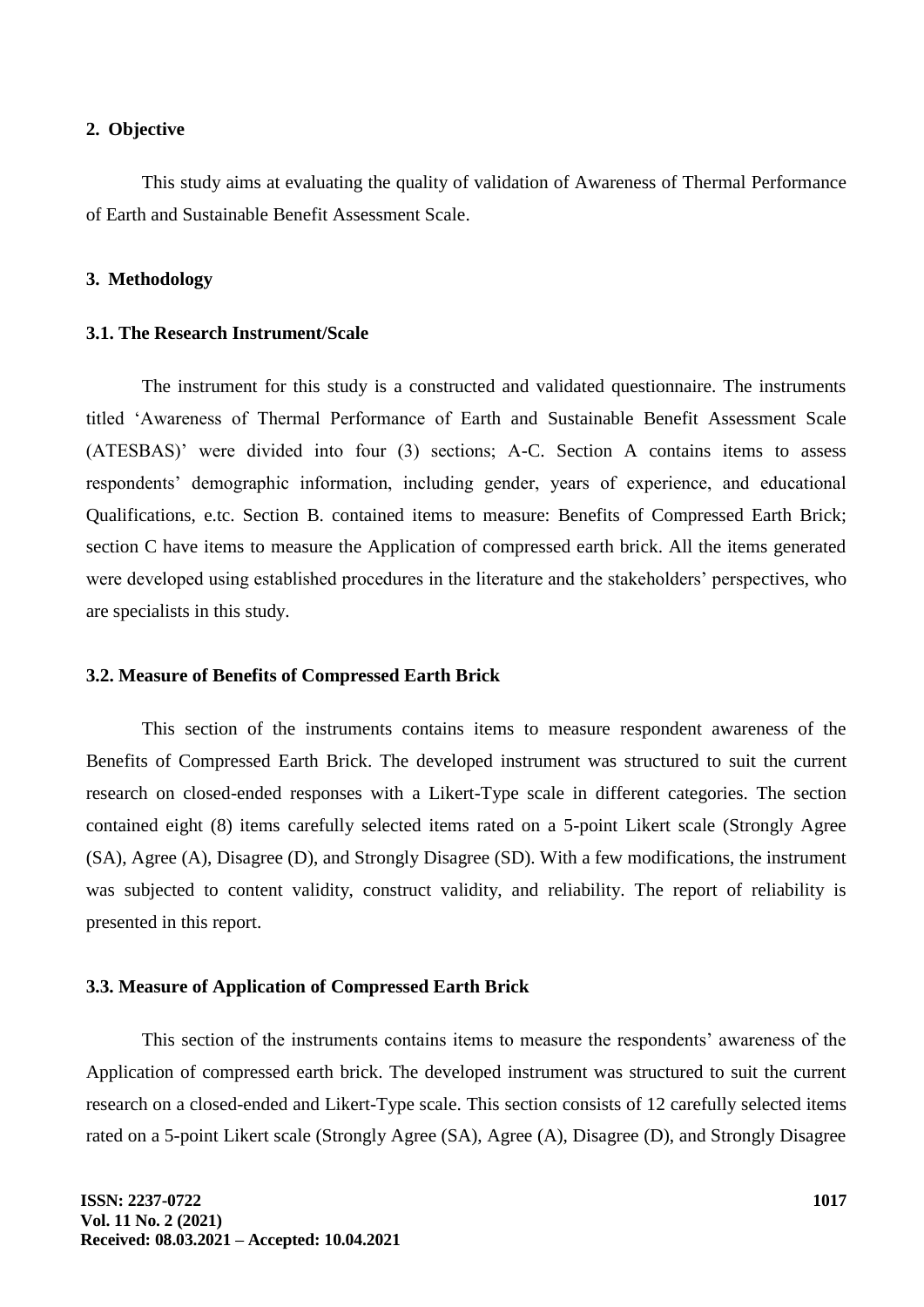(SD). With a few modifications, the instrument was subjected to content validity, construct validity, and reliability. The report of the instrument's reliability is presented in this report.

## **3.4. Participants**

In order to achieve the construct validity and the questionnaire's reliability, a pilot test was conducted. A sample of fifty (50) respondents participated in the pilot testing. The sample size comprises male and female in a selected northwestern state of Nigeria. According to Baker (1994) [12], a sample size of 10–20% of the study's actual sample size is considered a reasonable number to participate in a pilot study.

The respondents in the pilot testing were professionals in building with all related professions in the field. The demographic information of the Pilot study respondents is presented in table 1 below;

| <b>SN</b>      | <b>Variable</b> | <b>Level</b>    | <b>Frequency</b> | $\frac{0}{0}$ |
|----------------|-----------------|-----------------|------------------|---------------|
|                | Gender          |                 |                  |               |
|                |                 | Male            | 41               | 82.0          |
|                |                 | Female          | 9                | 18.0          |
| $\overline{2}$ | Qualification   |                 |                  |               |
|                |                 | ND/NCE          | 4                | 8.0           |
|                |                 | HND/B.Sc/B.Tech | 8                | 16.0          |
|                |                 | M.Sc/M.Tech     | 21               | 42.0          |
|                |                 | PhD             | 17               | 34.0          |
| 3              | Experience      |                 |                  |               |
|                |                 | 1-5Years        | 10               | 20.0          |
|                |                 | 6-10Years       | 22               | 44.0          |
|                |                 | 11 - Above      | 18               | 36.0          |

Table 1- Demographic Information of the Participants

#### **4. Content Validity of the Scale**

An instrument is said to be valid if it essentially measures what it is intended to measure. The content validity of the scale (Awareness of Thermal Performance of Earth and Its Sustainable Benefit Assessment Scale) was content validated by 3 professional researchers in building technology and environmental sciences and one other expert in related behavioral research (measurement and evaluation) for proper scrutiny. The experts validated the instruments in terms of clarity of language, the statement's ambiguity, relevance to the topic, and the items' appropriateness. After scrutinizing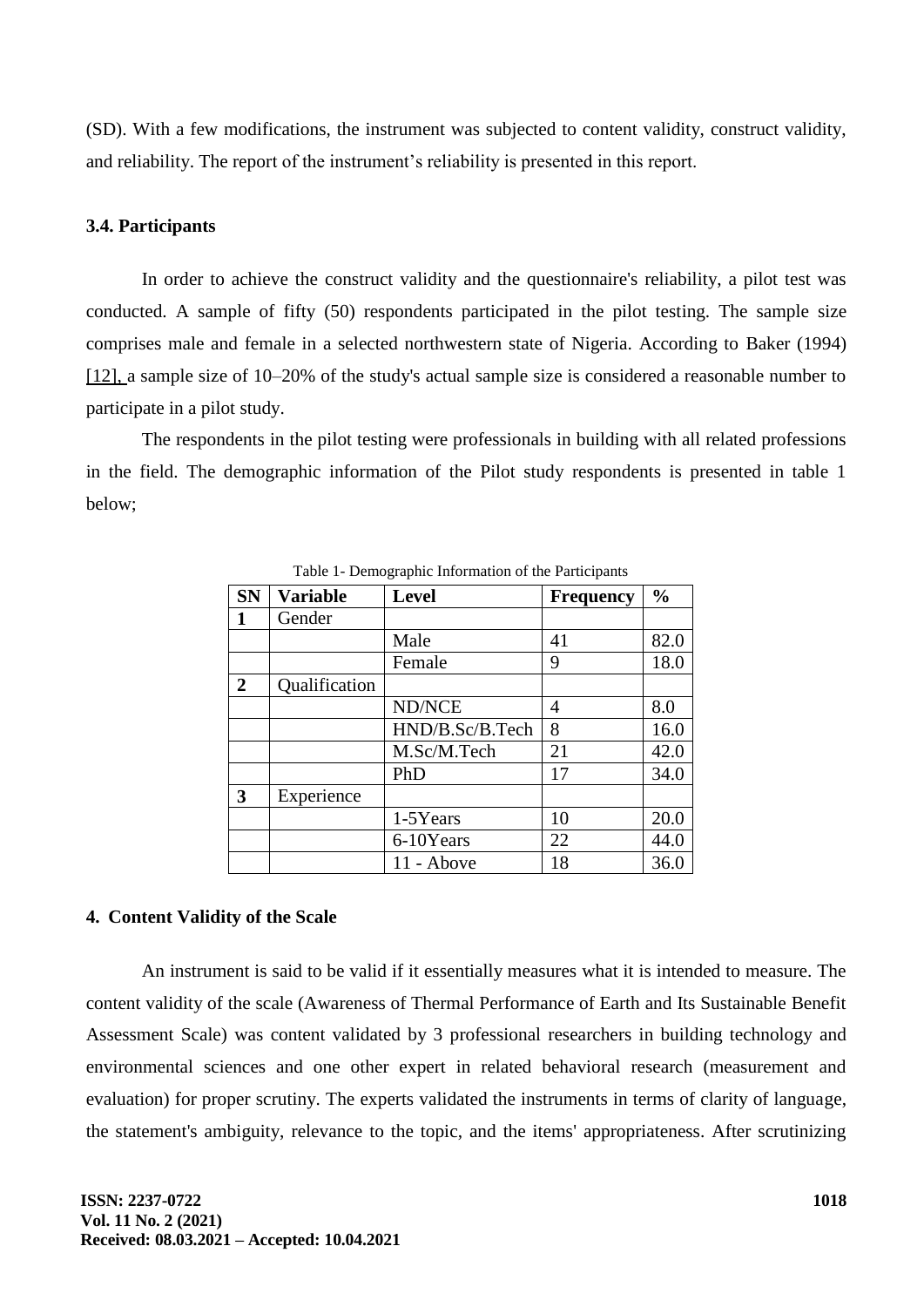the instruments, the experts' constructive suggestions and corrections were effected before producing the final draft of the instruments.

## **4.1. Administration of the Scale**

The content validated and modified the final draft of the scale was administered to the sample by the researcher after given specific instructions for the survey with the help of some residents in the selected areas. The questionnaires were retrieved directly, scored, entered, and used as data in this pilot study.

## **4.2. Data Analysis**

Examine the research instrument's internal consistency reliability in this study. The data collected from the pilot testing were analyzed using SPSS 25 to conduct a test of the instrument's reliability using Item-Total Statistics with Cronbach's Alpha coefficient. The results of the analysis provide preliminary information on the suitability or otherwise of the research instrument.

# **5. Results**

## **5.1. Summary Statistics**

The Scale reliability was used to estimate the reliability of the 'Awareness of earth's thermal performance as wall material and sustainable benefit questionnaire (ATPEWSBQ).' The summary statistics are the descriptive information generated using descriptive statistical analyses. Summary statistics are presented in table 2. The results show Mean, Minimum, Maximum, and Variance.

| $14010 = 041111141$ , $0110111101110100$                  |      |  |                                           |  |                                          |
|-----------------------------------------------------------|------|--|-------------------------------------------|--|------------------------------------------|
| Construct                                                 |      |  |                                           |  | Mean   Min   Max   Variance   N of Items |
| <b>Benefits of Compressed Earth Brick</b>                 | 4.06 |  | $\vert 3.08 \vert 4.320 \vert 0.50 \vert$ |  | 08                                       |
| Application of Compressed Earth Brick 3.66 3.17 3.95 0.03 |      |  |                                           |  |                                          |

| Table 2- Summary of Item Statistics |  |
|-------------------------------------|--|

# **5.2. Item-Total Statistics (Reliability/Internal Consistency)**

The results of the scale reliability analysis were conducted using item-total statistics with the Cronbach's Alpha coefficient. The analyses were run in two different stages: (i) Initial, which was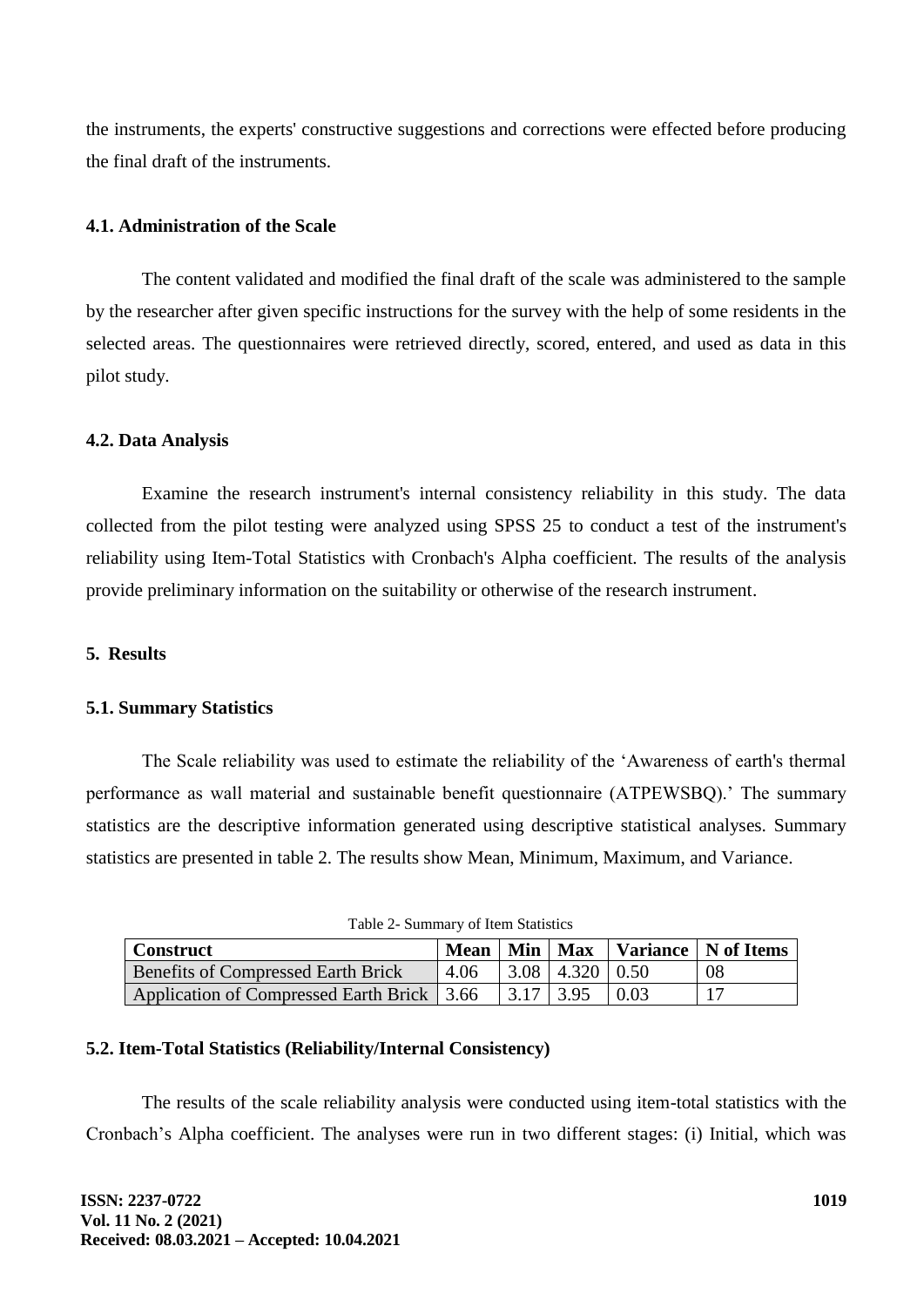obtained at the first stage of the validation that includes all items, including the poor ones. (ii) Modified which were obtained after removing the poor items that are not contributing to the instruments' overall reliability. The results are presented in the following order:

#### **a. Benefits of Compressed Earth Brick**

As presented in Table 3, the result of the analysis revealed the items' Cronbach's Alpha reliability coefficients of 0.800. This parameter is considered satisfactory reliability because according to [13, 14], a Cronbach's alpha scale of at least 0.70 is acceptable for the internal consistency reliability of the items and can therefore be accepted for study's purpose. These criteria served as the guidelines in interpreting the internal consistency-reliability coefficients in this research.

Table 3- Reliability Statistics

|       | Cronbach's Alpha   Cronbach's Alpha Based on Standardized Items   N of Items |     |
|-------|------------------------------------------------------------------------------|-----|
| 0.800 | 0.798                                                                        | -08 |

As established by the result of analysis based on reliability statistics, the Benefits of Compressed Earth Brick sub-scale showed that all the 08 items are retained and used in the final draft of the questionnaire.

The item-total statistics presented in Table 4 show no need for deleting any of the 08 items since the Cronbach's Alpha value is adequate for the entire items.

| <b>Item</b>    | <b>Scale Mean</b><br>if Item<br><b>Deleted</b> | <b>Scale</b><br><b>Variance if</b><br><b>Item Deleted</b> | <b>Corrected Item-</b><br><b>Total Correlation</b> | Cronbach's Alpha if<br><b>Item Deleted</b> |
|----------------|------------------------------------------------|-----------------------------------------------------------|----------------------------------------------------|--------------------------------------------|
| B <sub>1</sub> | 28.18                                          | 28.477                                                    | .155                                               | .822                                       |
| B <sub>2</sub> | 28.64                                          | 27.419                                                    | .146                                               | .837                                       |
| B <sub>3</sub> | 28.22                                          | 24.787                                                    | .505                                               | .779                                       |
| B <sub>4</sub> | 28.56                                          | 21.435                                                    | .706                                               | .744                                       |
| B <sub>5</sub> | 28.26                                          | 24.809                                                    | .577                                               | .771                                       |
| <b>B6</b>      | 28.64                                          | 21.051                                                    | .768                                               | .733                                       |
| B7             | 28.32                                          | 24.793                                                    | .509                                               | .778                                       |
| B <sub>8</sub> | 28.68                                          | 20.916                                                    | .788                                               | .729                                       |

|  | Table 4- Item-Total Statistics |  |
|--|--------------------------------|--|
|--|--------------------------------|--|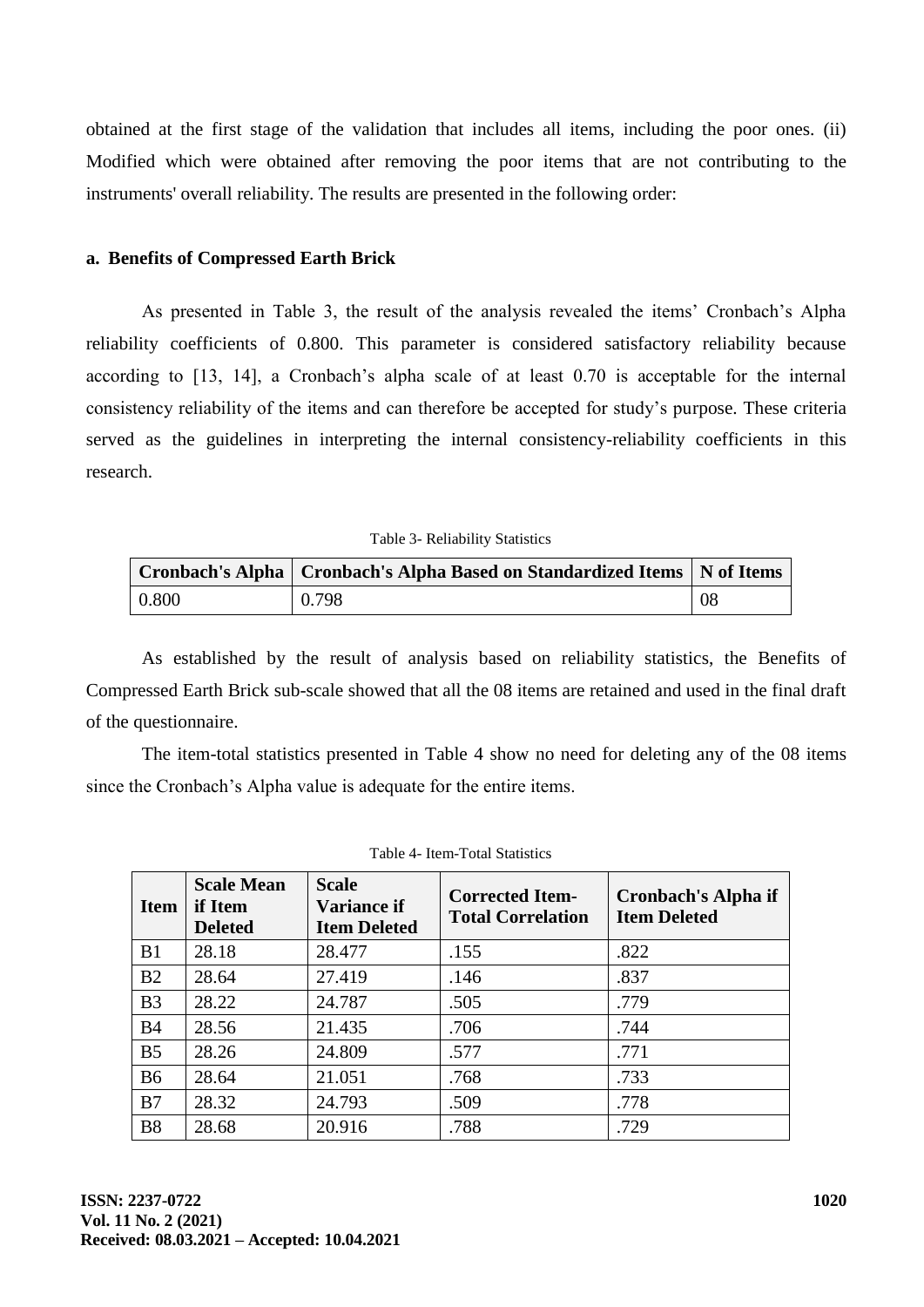# **b. Application of Compressed Earth Brick (Initial and Modified)**

As presented in Table 5, the result of the analysis revealed the items' Cronbach's Alpha reliability coefficients of 0.769 at the initial stage. The result, though, is around the acceptable threshold. However, the removal of the last item (Q20), therefore the item Q20 is recommended for deletion to improve the reliability. The analysis was run after removing the 1 (Item, Q20).

| Table 5- Reliability Statistics (Initial) |  |
|-------------------------------------------|--|
|-------------------------------------------|--|

|                 | Cronbach's Alpha   Cronbach's Alpha Based on Standardized Items   N of Items |  |
|-----------------|------------------------------------------------------------------------------|--|
| $ 0.769\rangle$ | 0.762                                                                        |  |

The new reliability coefficient after removing the 4 items is presented in Table 6. The items' Cronbach's Alpha reliability coefficients became 0.842 after modification. This parameter (0.842) is considered satisfactory reliability because according to [13, 14], a Cronbach's alpha scale of at least 0.70 is acceptable for the internal consistency reliability of the items and can therefore be accepted for study's purpose. These criteria served as the guidelines in interpreting the internal consistency-reliability coefficients in this research.

Table 6- Reliability Statistics (Modified)

|       | Cronbach's Alpha   Cronbach's Alpha Based on Standardized Items   N of Items |  |
|-------|------------------------------------------------------------------------------|--|
| 0.842 | 0.829                                                                        |  |

As established by the result of analysis based on reliability statistics, the Application of Compressed Earth Brick sub-scale showed that, 11 out of 12 items are to be retained in the final draft of the scale.

The item-total statistics presented in table 7 revealed that there is no need for further deletion of any items among the remaining 11 since the Cronbach's Alpha value is sufficient for the entire items.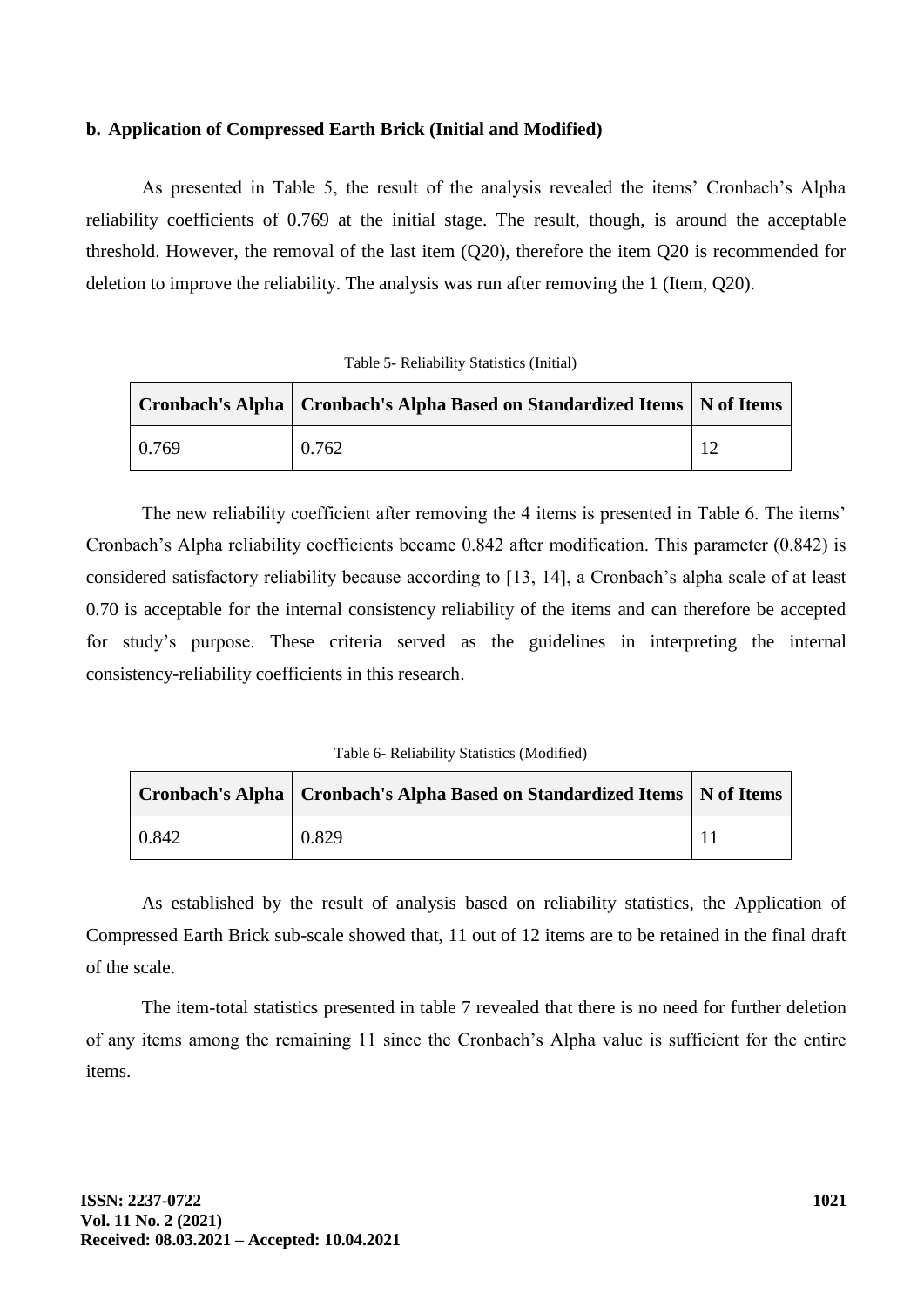|                 | <b>Scale</b>                  | <b>Scale</b>                  |                                                    |                                            |
|-----------------|-------------------------------|-------------------------------|----------------------------------------------------|--------------------------------------------|
|                 | <b>Mean</b> if                | <b>Variance if</b>            |                                                    |                                            |
| <b>Item</b>     | <b>Item</b><br><b>Deleted</b> | <b>Item</b><br><b>Deleted</b> | <b>Corrected Item-</b><br><b>Total Correlation</b> | Cronbach's Alpha if<br><b>Item Deleted</b> |
|                 |                               |                               |                                                    |                                            |
| AC <sub>9</sub> | 32.40                         | 48.000                        | $-135$                                             | .855                                       |
| AC10            | 30.24                         | 41.043                        | .197                                               | .877                                       |
| AC11            | 30.12                         | 37.781                        | .747                                               | .810                                       |
| AC12            | 30.22                         | 37.685                        | .736                                               | .811                                       |
| AC13            | 29.90                         | 37.806                        | .719                                               | .812                                       |
| AC14            | 30.06                         | 37.037                        | .833                                               | .803                                       |
| AC15            | 30.00                         | 41.143                        | .451                                               | .834                                       |
| AC16            | 30.34                         | 36.188                        | .795                                               | .804                                       |
| AC17            | 29.90                         | 37.520                        | .710                                               | .812                                       |
| AC18            | 30.56                         | 38.292                        | .646                                               | .818                                       |
| AC19            | 31.06                         | 46.711                        | .022                                               | .860                                       |

Table 7- Item-Total Statistics

#### **6. Conclusion**

Buildings built with the earth in the past are known for the excellent indoor thermal environment, which enhances conducive learning activities in school buildings in northwestern Nigeria's hot dry climate zone. However, an in-depth study of the awareness of the earth's thermal performance as wall material and its sustainable benefit in North-western Nigeria is neither determined nor fully documented. Thus, this pilot study provides the validation report of 'Awareness of Thermal Performance of Earth and Sustainable Benefit Assessment Scale (ATESBAS)' that is proposed to be used in the investigation of the Awareness of Thermal Performance of Earth as a Wall Material and Sustainable Benefit, among Professional Architects. Therefore, the reliability studies results show that based on the established standards, the instrument is reliable and can be considered a valid measuring instrument to collect relevant data in the present study.

#### **References**

Joseph, M., Jose, V., & Habeeb, A. (2015). Thermal performance of buildings: Case study and experimental validation of educational building. *International Journal of Advanced Research in Electrical, Electronics and Instrumentation Engineering, 4*(6), 4968-4974.

https://doi.org/10.15662/ijareeie.2015.0406011

Taylor, P. (2015). *Thermal Performance of Buildings.*

Korniyenko, S. (2015). Evaluation of Thermal Performance of Residential Building Envelope. *Procedia Engineering, 117*(8 442), 191–196. https://doi.org/10.1016/j.proeng.2015.08.140